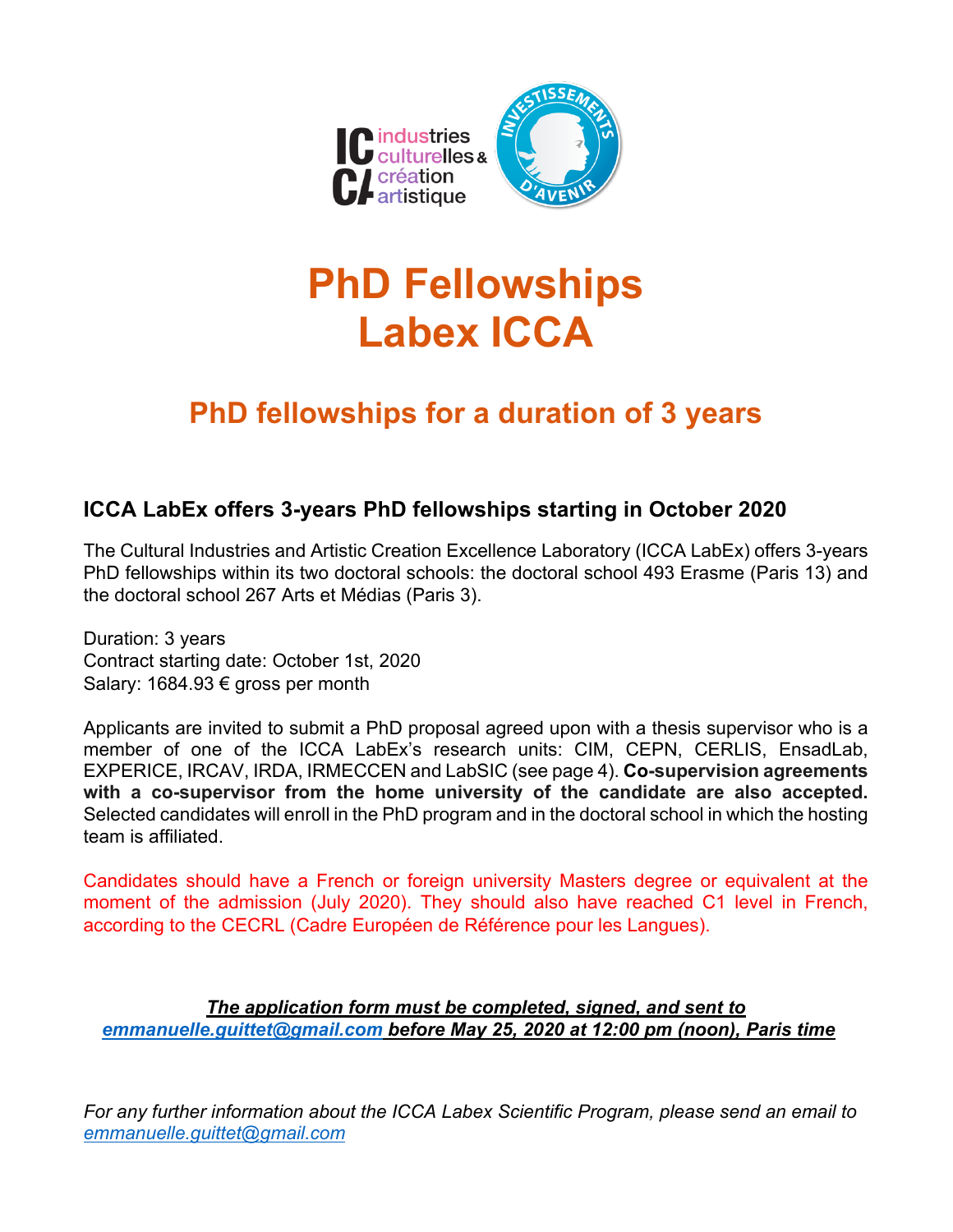# *Contacts:*

- Bertrand LEGENDRE legendre.bertrand@wanadoo.fr (Director of the ICCA LabEx)
- Francois MOREAU francois.moreau@univ-paris13.fr and Laurent CRETON laurent.creton@wanadoo.fr (Co-Chairmen of the Scientific Committee)
- Emmanuelle Guittet (Project manager assistant, LabEx ICCA) emmanuelle.guittet@gmail.com

These PhD fellowships are intended for any PhD proposals related to the following ICCA LabEx research axis:

- Publishing, filmmaking and audiovisual media, music in the digital age.
- Content convergence; development of new forms of producing and distributing content on the Web 2.0.
- Regulatory aspects of the creative industries and the Internet.
- Video games and education industries.
- Contribution of the cultural economy to growth, particularly in view of incorporating the cultural industries into the creative industries. The attractiveness of certain regions.

Special attention will also be given to bi-disciplinary or co-directed proposals (within the ICCA LabEx perimeter)

## **LabEx ICCA offers many advantages to PhD students :**

- A personal research grant of 5,000 euros (available over the duration of the PhD) to finance field missions, equipment, conference fees, …;
- An office in the MSH Paris Nord (Maison des Sciences de l'Homme);
- The opportunity to participate in the ICCA doctoral program, an interdisciplinary doctoral training program that focuses mainly on cultural industries and artistic creation;
- The organization of diverse academic events (summer schools, seminars, etc.) to help the PhD students advance in their thesis and research papers;
- Specific financial aids: for publication, for translation (to publish in foreign scientific journals);
- The opportunity to propose or participate in calls for research projects with members of our partner laboratories;
- The advantage of joining a large and dynamic community of PhD students, post-doctoral researchers, and professors-researchers.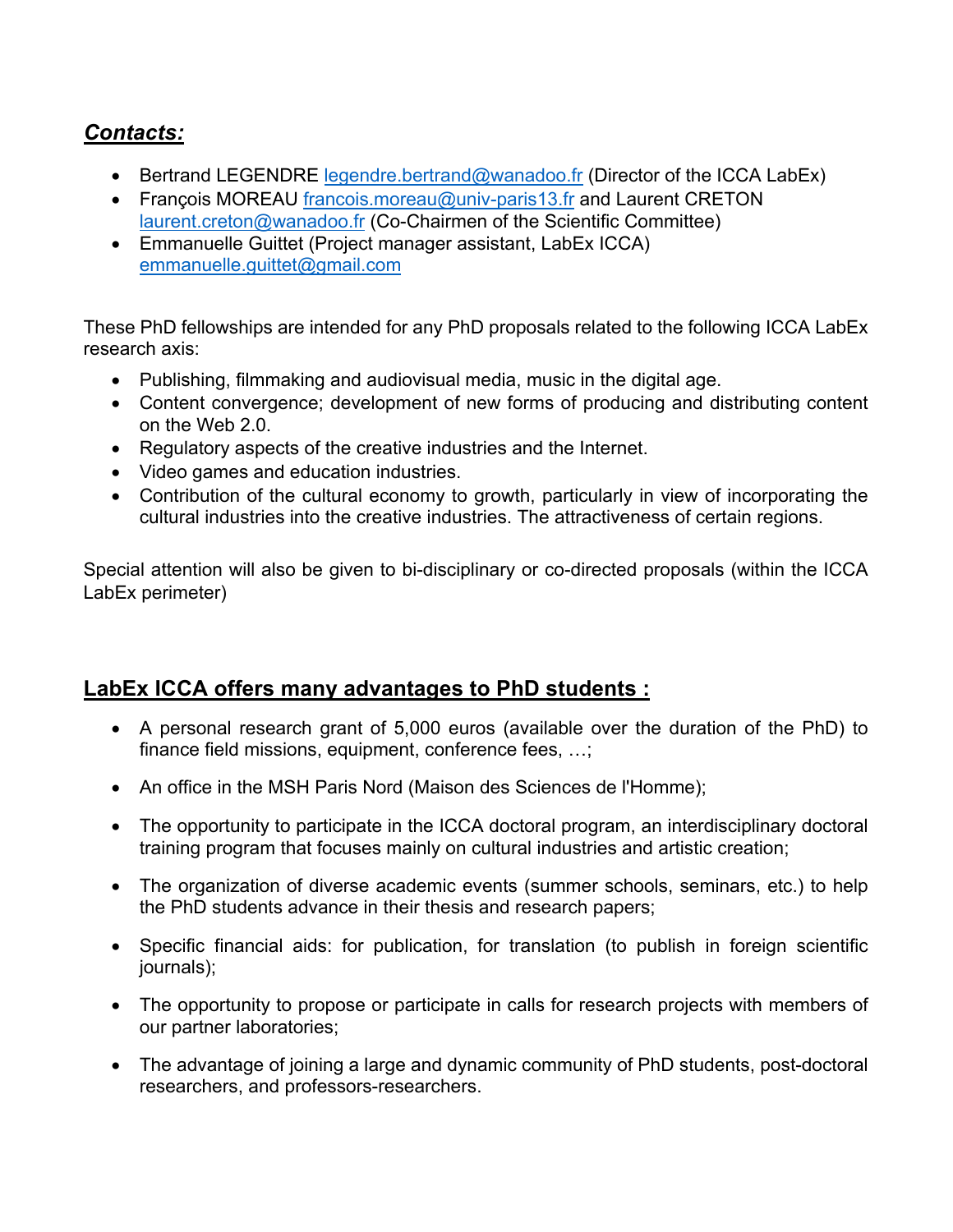### **ICCA LabEx in few words:**

LabEx ICCA was created in the autumn of 2011 as an interdisciplinary laboratory for research on practices and markets in the cultural, artistic and digital worlds. Its principal objectives are to define new economic models and regulatory frameworks, to study emerging utilisations and markets, and to investigate changes in legal systems, both in traditional and digital-based sectors.

It brings together teams from several institutions (Université Paris 13, Université Paris 3, ENSAD) and expertise (sociology, economics, law, communication and the sciences of education).

This novel approach, combining a range of disciplinary perceptions of the cultural industries and the processes of creation they represent, is one of Labex ICCA's strengths. Apart from being involved in academic research, it is a locus of dialogue with professionals and industrialists in culture and the arts. It is a valued institutional partner and a crucible for ideas, focusing on observation, expertise and forecasting.

LabEx ICCA has a steering committee and a scientific committee, along with a project manager. It has set up and provided resources for a number of programs, and has launched 9 calls for projects. It has signed 10 doctoral and 11 postdoctoral contracts. And it has developed a policy of support for young researchers. Since late 2015, LabEx ICCA offers an interdisciplinary doctoral training program centered on the cultural industries and artistic creation.

Since September 2013, LabEx ICCA has set up its offices in the MSH (Maison des Sciences de l'Homme), Paris-Nord, where an equipped office will be available for the selected doctoral students.

ICCA teams' research includes:

- Publishing, filmmaking and audiovisual media in the digital age (forecasting and analysis of the changes caused by the digital revolution in these industries, player strategies, economic models, creators, uses, etc.);
- Content convergence (analysis of the use of multimedia and changes in content creation processes); development of new forms of producing and distributing content on the Web 2.0;
- Regulatory aspects of the creative industries and the Internet (analysis of the regulatory measures and requirements; legal and financial aspects; assessment);
- Video games and education industries (analysis of the interactions between the videogame and education sectors; serious games, e-learning);

• Contribution of the cultural economy to growth, particularly in view of incorporating the cultural industries into the creative industries. The attractiveness of certain regions (analysis of the local issues facing the cultural industries and the digital sector; employment, development, population, training).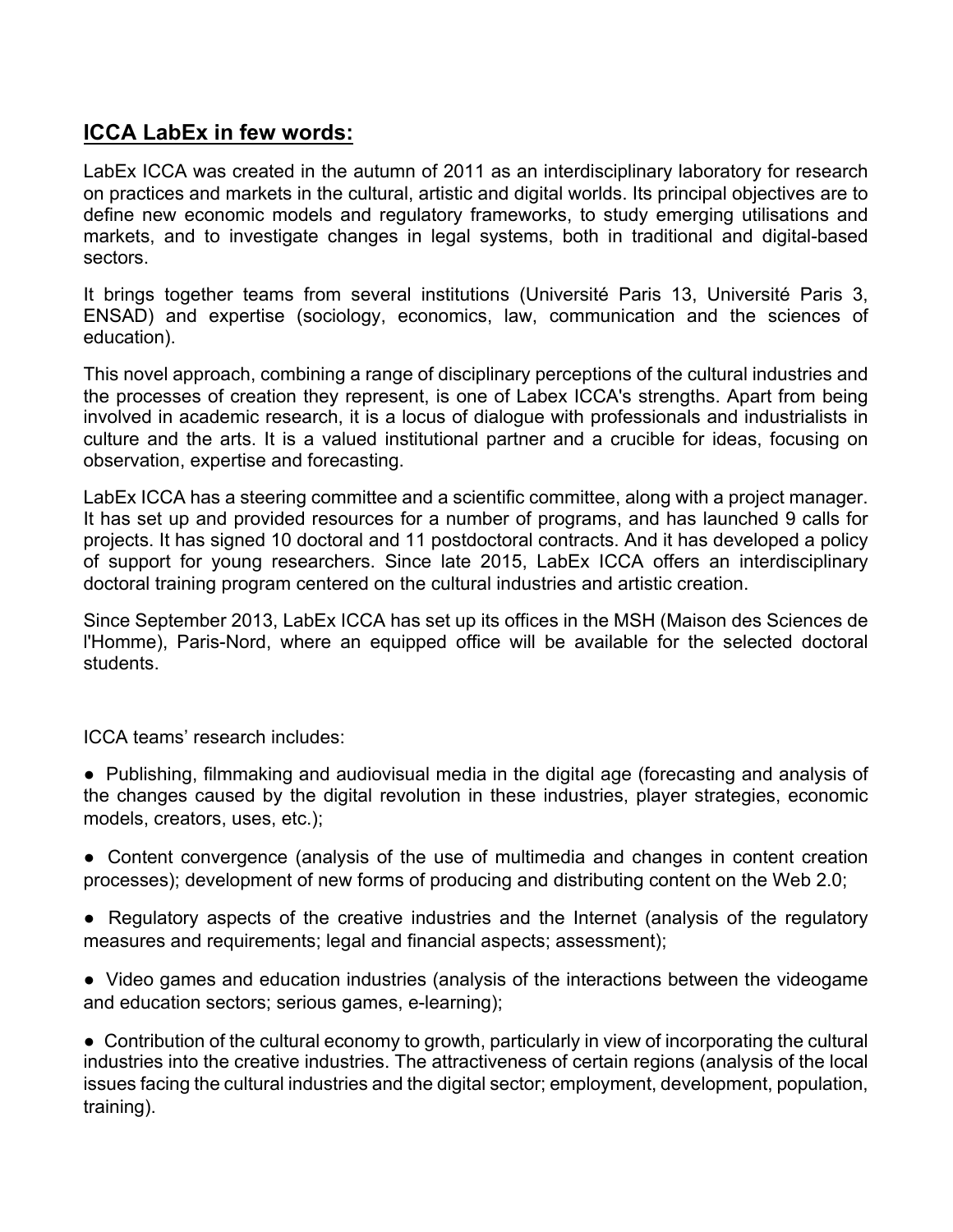# **Partner teams: Contact**

*Applicants must identify and contact the LabEx partner team in which they wish to be hosted, prior to the application* 

| <b>CIM</b> Centre d'Étude sur les<br>Images et les Sons Médiatiques                                               | Television;<br>Radio;<br>Information and<br>communication<br>sciences                  | Marie-France Chambat-Houillon:<br>marie-france.chambat-houillon@univ-paris3.fr<br>Bruno Henocque : bruno.henocque@bbox.fr  |
|-------------------------------------------------------------------------------------------------------------------|----------------------------------------------------------------------------------------|----------------------------------------------------------------------------------------------------------------------------|
| <b>CEPN</b> Centre d'économie de<br>Paris Nord                                                                    | Economics                                                                              | François Moreau:<br>francois.moreau@univ-paris13.fr                                                                        |
| <b>CERLIS</b> Centre de Recherche sur<br>les Liens Sociaux                                                        | Sociology                                                                              | François Mairesse :<br>francois.mairesse@univ-paris3.fr<br>Olivier Thévenin :<br>olivier.thevenin@univ-paris3.fr           |
| <b>ENSADLAB</b> Laboratoire de<br>recherche de l'Ecole Nationale<br>Supérieure des Arts Décoratifs                | Art, design,<br>esthetics                                                              | Emmanuel Mahé:<br>emmanuel.mahe@ensad.fr                                                                                   |
| <b>EXPERICE</b><br>Centre de Recherche<br>Interuniversitaire Expérience,<br>Ressources culturelles,<br>Éducations | Education<br><b>Sciences</b>                                                           | Gilles Brougère : brougere@noos.fr<br>Pascale Garnier:<br>pascale.garnier@univ-paris13.fr                                  |
| <b>IRCAV</b> - Institut de Recherche sur<br>le Cinéma et l'AudioVisuel                                            | Cinema;<br>Économics of<br>cinema and<br>brodcasting, art<br>and creation of<br>images | Laurent Creton: laurent.creton@wanadoo.fr<br><b>Fabrice Rochelandet:</b><br>fabrice.rochelandet@univ-paris3.fr             |
| <b>IRDA</b> Institut de Recherche en<br>Droit des Affaires                                                        | Law                                                                                    | Céline Bloud Rey : celine.bloudrey@bbox.fr<br>Catherine Arnaud: c.arnaud4@yahoo.fr                                         |
| <b>IRMECCEN</b><br>Institut de recherche Médias,<br>Cultures, Communication et<br>Numérique                       | Sciences de<br>l'information et<br>de la<br>communication,<br>sociologie               | Franck Rebillard: franck.rebillard@univ-<br>paris3.fr                                                                      |
| <b>LabSIC</b><br>Laboratoire des sciences de<br>l'Information et de la<br>communication                           | Information and<br>communication<br>sciences                                           | <b>Bertrand Legendre:</b><br>legendre.bertrand@wanadoo.fr<br>Philippe Bouquillion:<br>Philippe.bouquillion@univ-paris13.fr |

If you have questions and require **further information** about our research program, you can send an email at emmanuelle.guittet@gmail.com